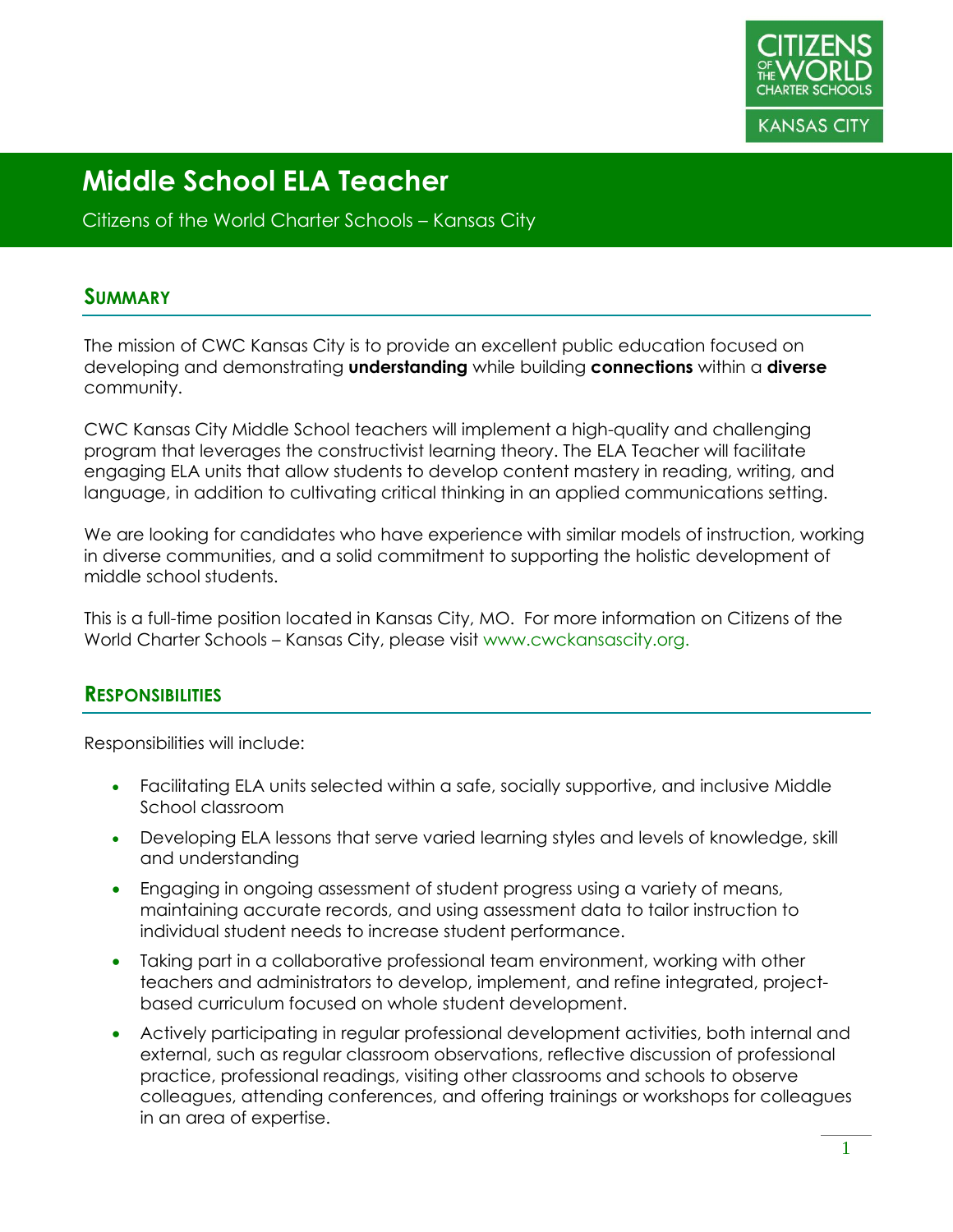

#### Citizens of the World Charter Schools – Kansas City

- Maintaining frequent, sensitive, and effective communication with students, students' families, colleagues, and other school stakeholders.
- Lead a "Roots" which involves facilitating Roots modules (provided by and in conjunction with the Roots Coordinator) that aid students in developing their selfunderstanding, identity formation, cultural competency, and empathy skills through modules such as Peer Coaching, Mindfulness, Expressive Art, Service Learning, Identity Projects, and Restorative Circles.
- Create a safe, inclusive, and supporting culture within all Roots sessions.
- Integrate aspects of the Roots curriculum into other aspects of a Middle School Teacher role, including academic instruction, classroom management, and relationship building.

#### **QUALIFICATIONS & TRAITS**

The ideal teacher will have:

- A bachelor's degree (master's preferred) and
- Appropriate Missouri "Middle School Language Arts 5-9" Teacher Certification
- Experience (minimum three years preferred) teaching 5th, 6th, 7th or 8th grades
- Experience working with diverse learners, including mixed socio-economic populations, English language learners and students with special needs
- Experience with and passion for pedagogical practices grounded in constructivism, Inquiry-based learning, and the multiple intelligences theory
- Experience cultivating a student-centered classroom that includes culturally-responsive classroom management practices, and the cultivation of a growth mindset
- Experience developing a cohesive classroom culture where there is a dedication to community-building, conflict resolution skill-building and empowering students to be agents for positive social change
- Training and experience in Trauma-Informed Schools
- Ongoing practice of Mindfulness or Contemplative Practice
- Be aligned with the philosophy and mission of the school and organization
- Excellent communication/interpersonal skills as well as a desire to collaborate with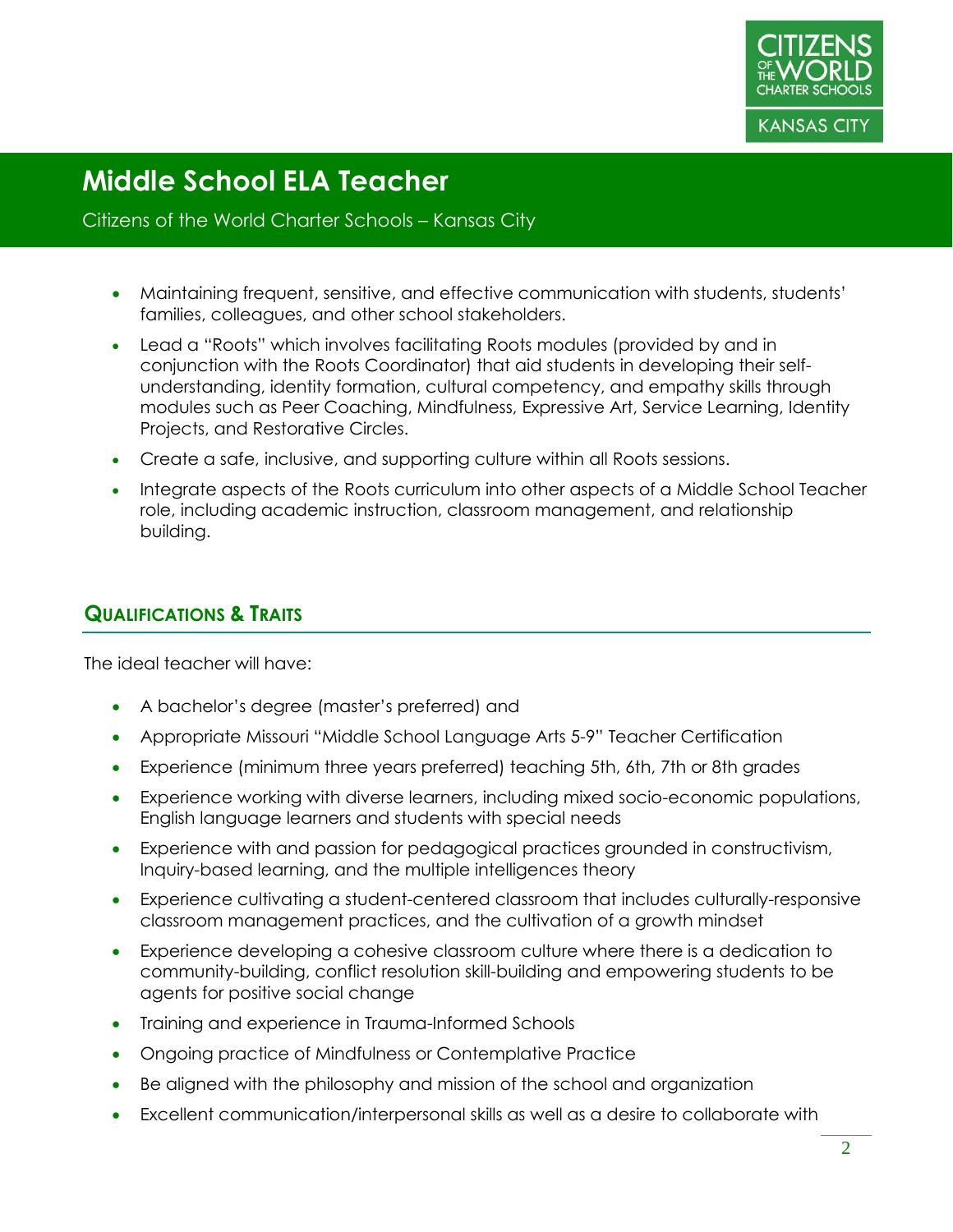

#### Citizens of the World Charter Schools – Kansas City

various stakeholders to develop a strong school community

- Maturity, humility, strong work ethic, sense of humor, problem-solving skills and a can-do attitude
- Be dependable and have excellent follow-through
- Maintain strong personal commitment to ongoing learning and growth
- Willingness to explore additional school responsibilities; stipends may be available for such responsibilities.
- Fluency in Spanish is preferred.

#### **COMPENSATION & BENEFITS**

CWC Kansas City offers competitive salaries commensurate with experience and a comprehensive benefits package. CWC Kansas City is an Equal Opportunity Employer. As an organization that values diversity and aims to serve a diverse group of students, we work to reflect this diversity in our staff as well.

#### **CONTACT**

Please apply online through the BambooHR Application Portal on our website at www.cwckansascity.org/employment. No phone calls, please.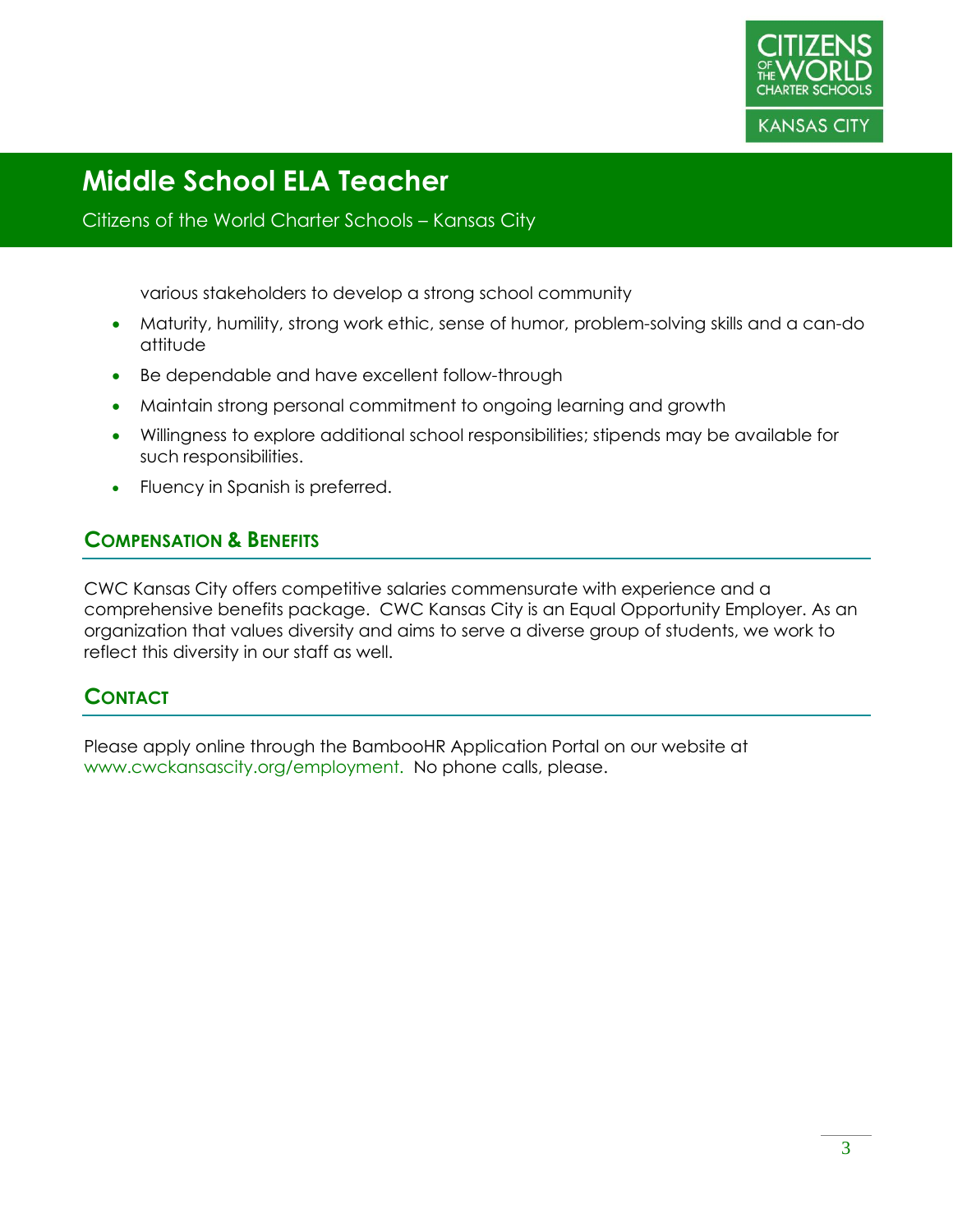

Citizens of the World Charter Schools – Kansas City

### **EMPLOYEE VALUE PROPOSITION**

| <b>Who We Are</b>                                                                                                                                                                                                                                                                                                                                 | <b>Who You Are</b>                                                                                                                                                                                                                                                                                                                                                         |
|---------------------------------------------------------------------------------------------------------------------------------------------------------------------------------------------------------------------------------------------------------------------------------------------------------------------------------------------------|----------------------------------------------------------------------------------------------------------------------------------------------------------------------------------------------------------------------------------------------------------------------------------------------------------------------------------------------------------------------------|
| We are an intentionally diverse and<br>welcoming community.<br>CWCKC was founded on a belief that we<br>live in a richly diverse world and that<br>diversity makes our experience better.                                                                                                                                                         | You value <b>diversity</b> in all its<br>$\bullet$<br>dimensions and are excited to be<br>part of a school community where<br>that diversity is <b>authentically</b><br>encouraged and celebrated.<br>You understand that identity is an<br>important part of who we are - for<br>both adults and students.                                                                |
| We believe education is about more than<br>test scores.<br>Student learning matters and goes<br>beyond just academics. Our teachers<br>focus on the whole child by building our<br>students' socio-emotional skills and<br>helping them develop a deeper<br>understanding of themselves.                                                          | You know that academic learning<br>$\bullet$<br>is important and have experience<br>helping students develop their<br>social-emotional skills.<br>You understand how to <b>balance</b><br>$\bullet$<br>academic rigor with the<br>development of the whole child.                                                                                                          |
| Our teaching approach centers students'<br>interests and needs within projects and<br>real-world experiences.<br>We strive to provide learning experiences<br>that are meaningful and make a<br>difference in our school and community.<br>Our teachers engage students in projects<br>based on their interests and individual<br>learning needs. | You are excited about designing<br>$\bullet$<br>project-based learning<br>experiences for students grounded<br>in their interests, experiences, and<br>identity.<br>You value students constructing<br>$\bullet$<br>their own learning to develop a<br>deeper understanding of the world<br>around them.<br>You embrace creativity and risk-<br>taking in lesson planning. |